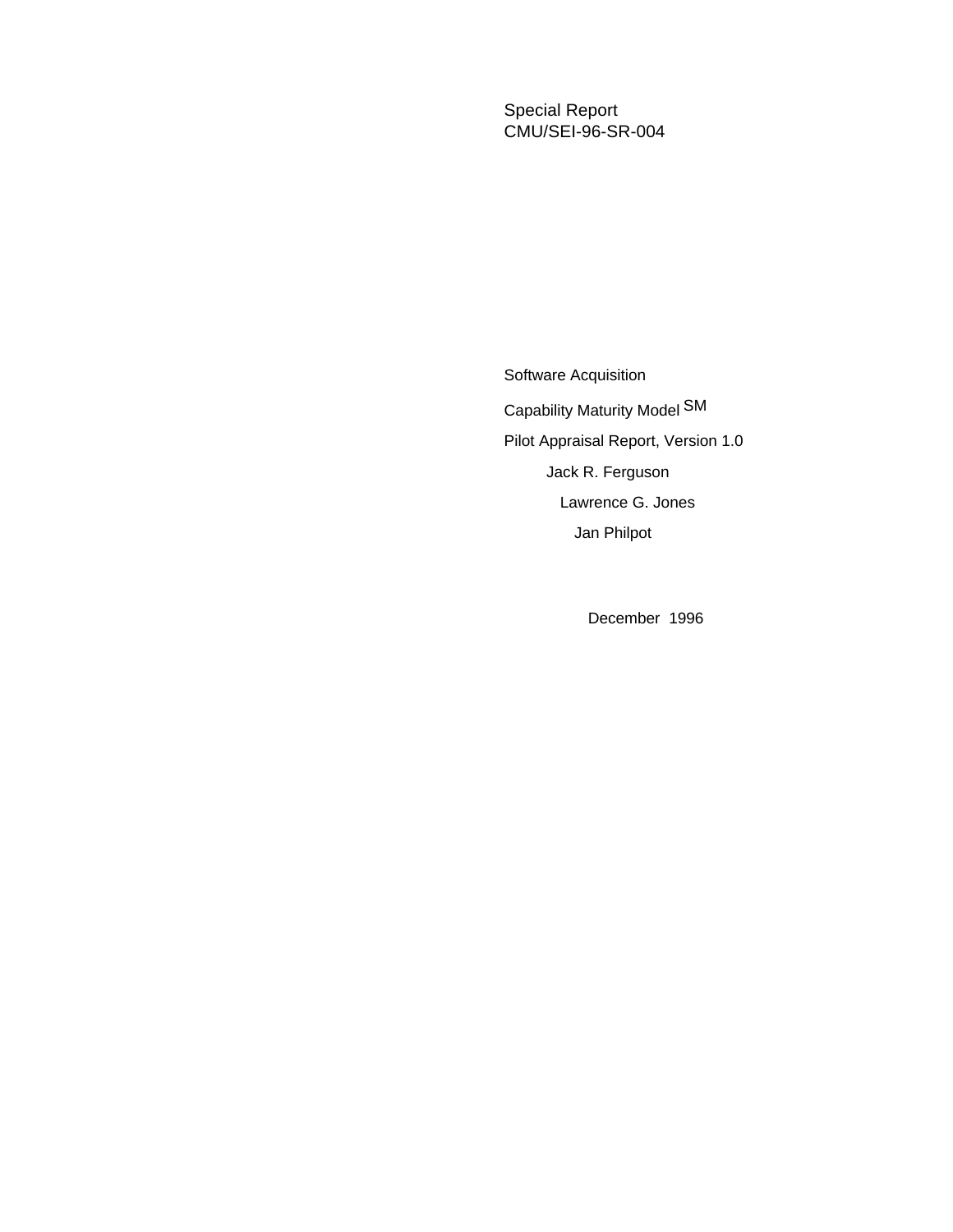**Special Report** CMU/SEI-96-SR-004 December 1996

Software Acquisition Capability Maturity ModelSM Pilot Appraisal Report, Version 1.0

> Jack R. Ferguson Lawrence G. Jones Jan Philpot

> > Risk Program

Unlimited distribution subject to the copyright.

### **Software Engineering Institute**

Carnegie Mellon University Pittsburgh, PA 15213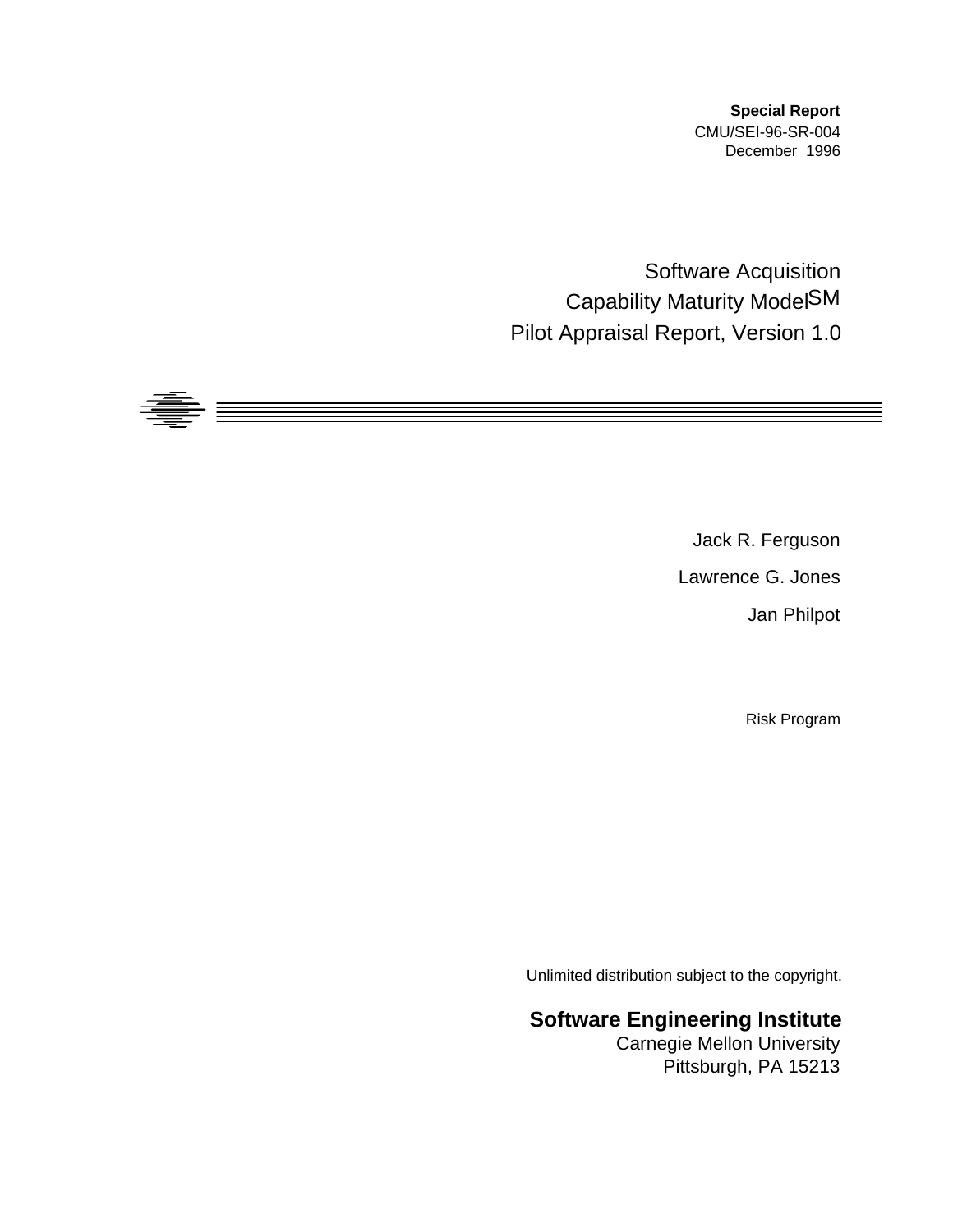This report was prepared for the

SEI Joint Program Office HQ ESC/AXS 5 Eglin Street Hanscom AFB, MA 01731-2116

The ideas and findings in this report should not be construed as an official DoD position. It is published in the interest of scientific and technical information exchange.

#### FOR THE COMMANDER

(signature on file)

Thomas R. Miller, Lt Col, USAF SEI Joint Program Office

This work is sponsored by the U.S. Department of Defense.

Copyright © 1996 by Carnegie Mellon University.

Permission to reproduce this document and to prepare derivative works from this document for internal use is granted, provided the copyright and "No Warranty" statements are included with all reproductions and derivative works.

Requests for permission to reproduce this document or to prepare derivative works of this document for external and commercial use should be addressed to the SEI Licensing Agent.

#### NO WARRANTY

THIS CARNEGIE MELLON UNIVERSITY AND SOFTWARE ENGINEERING INSTITUTE MATERIAL IS FURNISHED ON AN "AS-IS" BASIS. CARNEGIE MELLON UNIVERSITY MAKES NO WARRANTIES OF ANY KIND, EITHER EXPRESSED OR IMPLIED, AS TO ANY MATTER INCLUDING, BUT NOT LIMITED TO, WARRANTY OF FITNESS FOR PURPOSE OR MERCHANTABILITY, EXCLUSIVITY, OR RESULTS OBTAINED FROM USE OF THE MATERIAL. CARNEGIE MELLON UNIVERSITY DOES NOT MAKE ANY WARRANTY OF ANY KIND WITH RESPECT TO FREEDOM FROM PATENT, TRADEMARK, OR COPYRIGHT INFRINGEMENT.

This work was created in the performance of Federal Government Contract Number F19628-95-C-0003 with Carnegie Mellon University for the operation of the Software Engineering Institute, a federally funded research and development center. The Government of the United States has a royalty-free government-purpose license to use, duplicate, or disclose the work, in whole or in part and in any manner, and to have or permit others to do so, for government purposes pursuant to the copyright license under the clause at 52.227-7013.

This document is available through Research Access, Inc., 800 Vinial Street, Pittsburgh, PA 15212. Phone: 1-800-685-6510. FAX: (412) 321-2994. RAI also maintains a World Wide Web home page. The URL is http://www.rai.com

Copies of this document are available through the National Technical Information Service (NTIS). For information on ordering, please contact NTIS directly: National Technical Information Service, U.S. Department of Commerce, Springfield, VA 22161. Phone: (703) 487-4600.

This document is also available through the Defense Technical Information Center (DTIC). DTIC provides access to and transfer of scientific and technical information for DoD personnel, DoD contractors and potential contractors, and other U.S. Government agency personnel and their contractors. To obtain a copy, please contact DTIC directly: Defense Technical Information Center / 8725 John J. Kingman Road / Suite 0944 / Ft. Belvoir, VA 22060-6218. Phone: (703) 767-8222 or 1-800 225-3842.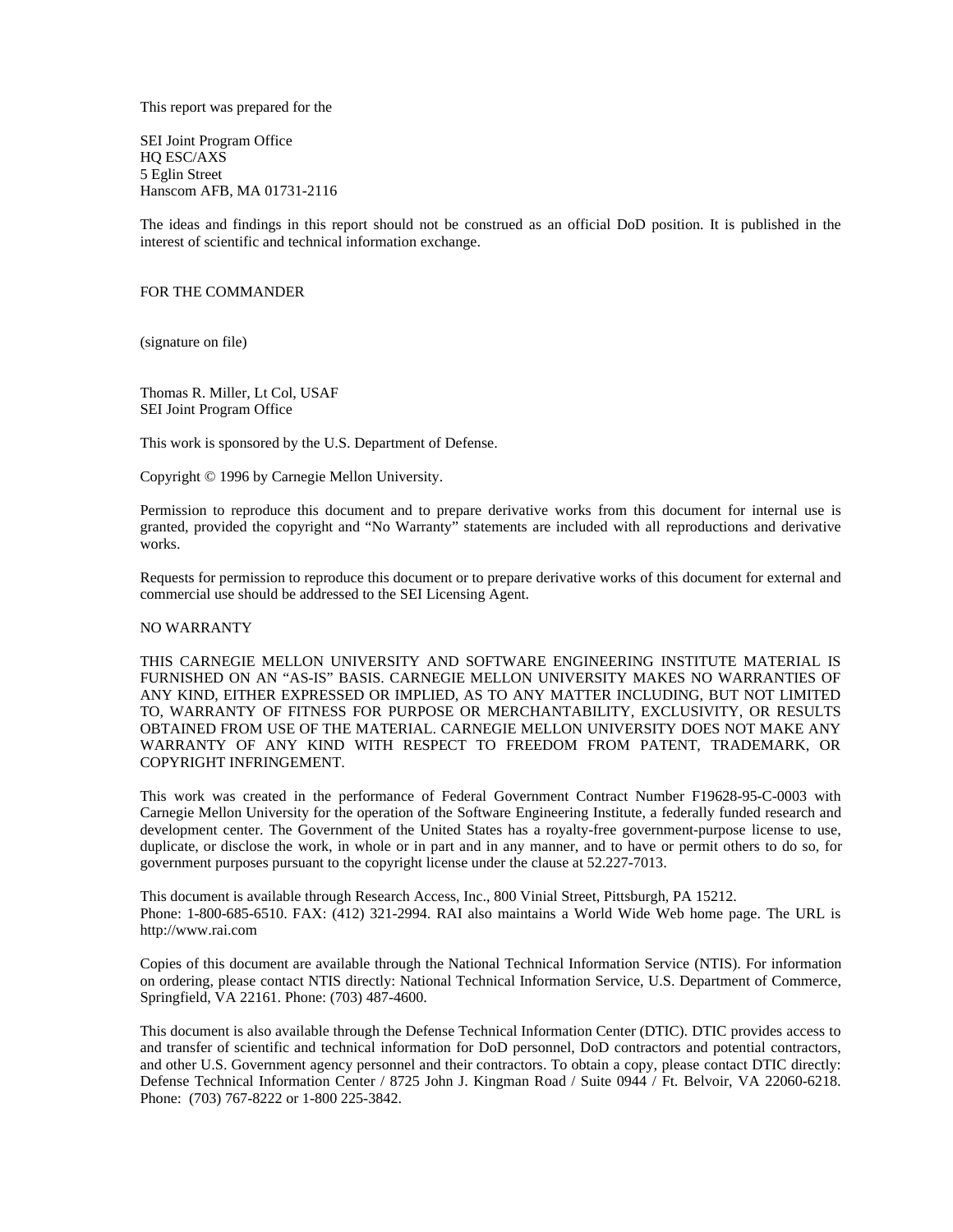Capability maturity model, CMM, and IDEAL are service marks of Carnegie Mellon University.

Use of any trademarks in this report is not intended in any way to infringe on the rights of the trademark holder.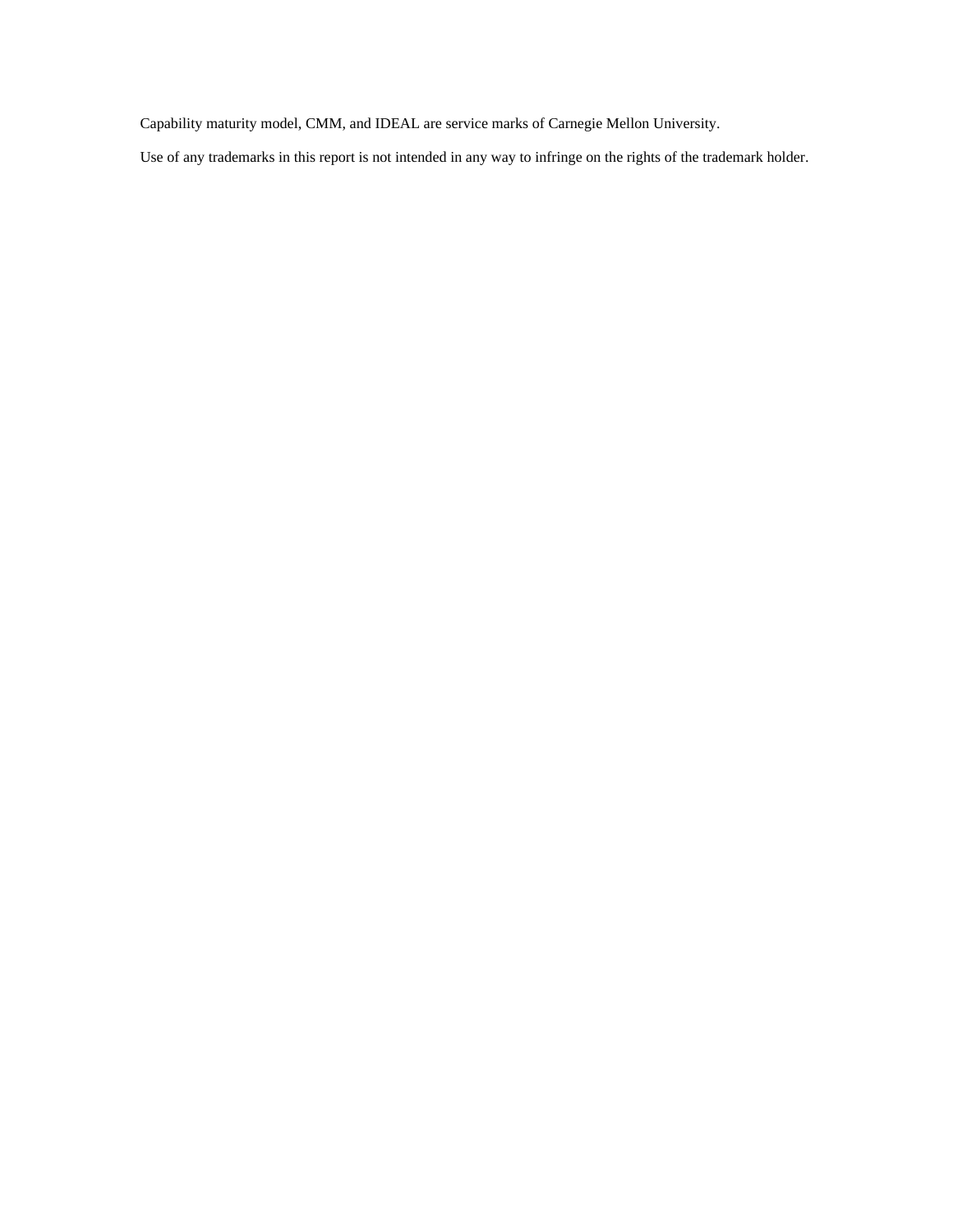### **Table of Contents**

| <b>INTRODUCTION</b>                          | $\mathbf 1$      |
|----------------------------------------------|------------------|
| <b>Objectives</b>                            | $\mathbf{1}$     |
| <b>Organizations appraised</b>               | $\mathbf{1}$     |
| <b>Appraisal schedule</b>                    | $\boldsymbol{2}$ |
| <b>Appraisal characteristics</b>             | $\overline{2}$   |
| <b>MODEL ISSUES</b>                          | 5                |
| <b>Overview of model issues</b>              | 5                |
| <b>Planning versus doing</b>                 | 5                |
| <b>Real and apparent overlaps</b>            | 5                |
| <b>Added explanatory material</b>            | 5                |
| <b>APPRAISAL METHODOLOGY ISSUES</b>          | $6\phantom{1}6$  |
| Tailoring of appraisal team training         | 6                |
| On-site appraisal schedule                   | 6                |
| Appraisal team                               | 6                |
| <b>Organization issues</b>                   | 7                |
| <b>Maturity questionnaire</b>                | $\overline{7}$   |
| <b>Interviews</b>                            | $\bf{8}$         |
| <b>SOME COMMON APPRAISAL FINDINGS</b>        | 9                |
| Apparent value of appraisal results          | $\boldsymbol{9}$ |
| <b>Risk management</b>                       | 9                |
| <b>APPENDIX A OUTLINE OF BRIEFING FORMAT</b> | 10               |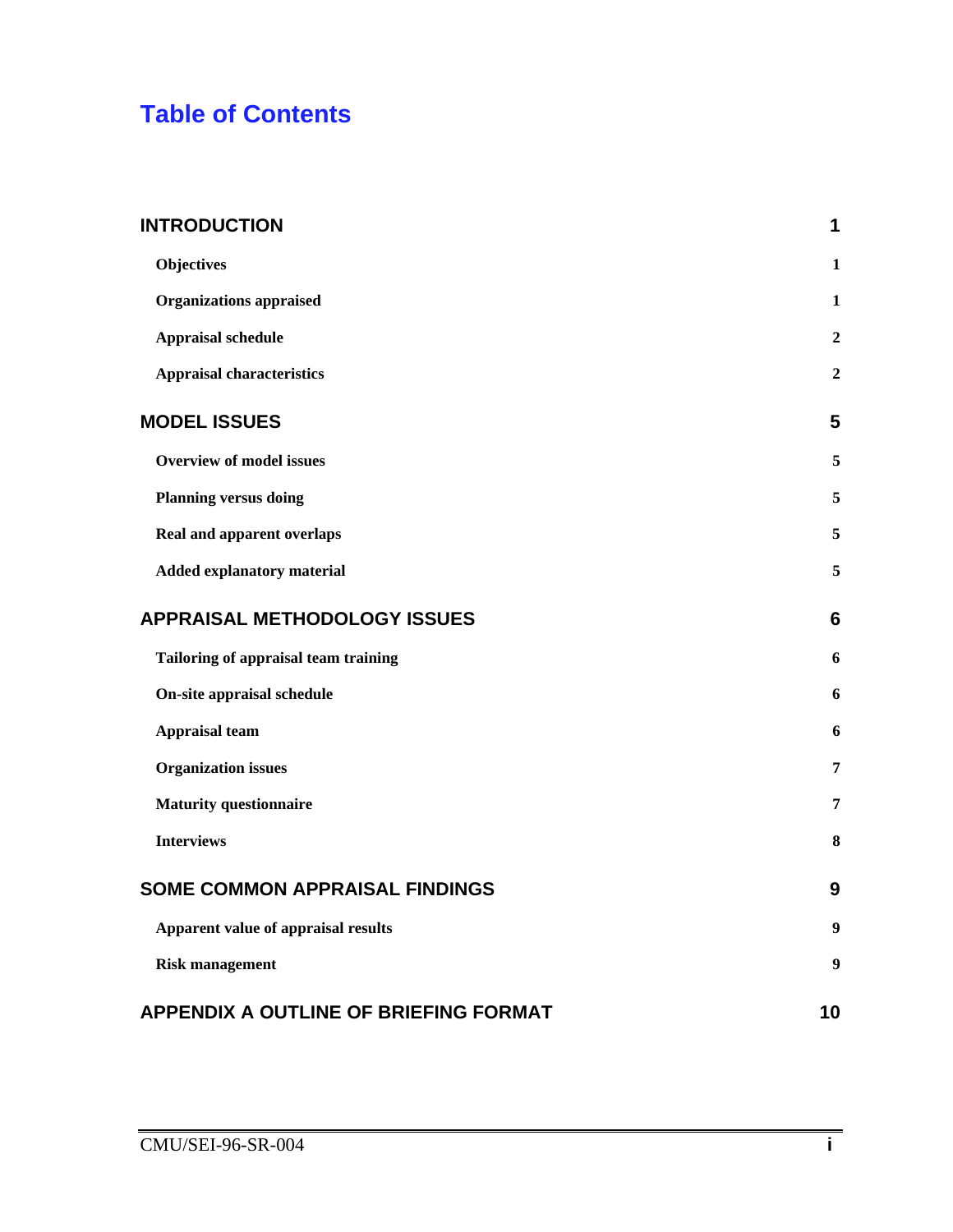### **Software Acquisition Capability Maturity ModelSM Pilot Appraisal Report, Version 1.0**

**Abstract:** This document summarizes five pilot appraisals performed from the third quarter of 1995 through the first quarter of 1996 using the *Software Acquisition Capability Maturity Model* (SA-CMM). The pilot appraisals used Version 0.01 of the SA-CMM, published in June 1995; Version 0.02 of the SA-CMM, published in February 1996; and the CMM-based appraisal methodology for internal process improvement (CBA IPI), tailored for use with the SA-CMM.

### **Introduction**

**Objectives** This document summarizes five pilot appraisals performed from the third quarter of 1995 through the first quarter of 1996 using the *Software Acquisition Capability Maturity Model*(SA-CMM). The pilot appraisals used Version 0.01 of the SA-CMM, published in June 1995; Version 0.02 of the SA-CMM, published in February 1996; and the CMM-based appraisal methodology for internal process improvement (CBA IPI), tailored for use with the SA-CMM.

> The objective of the pilot appraisals is to gather data on the validity of the model and the appraisal method when they are applied to a variety of organizations. The SA-CMM author team gathered, captured, and used data from the pilot appraisals to modify subsequent draft versions of the model.

While the CBA IPI methodology can be used to provide ratings [maturity level and key process area (KPA) goal satisfaction], the SA-CMM pilot appraisal findings included only strengths and opportunities for improvement relative to practices in the model.

Each appraisal team included two or more SA-CMM authors, one CBA IPI lead assessor, one Software Engineering Institute (SEI) facilitator, and three or more site team members.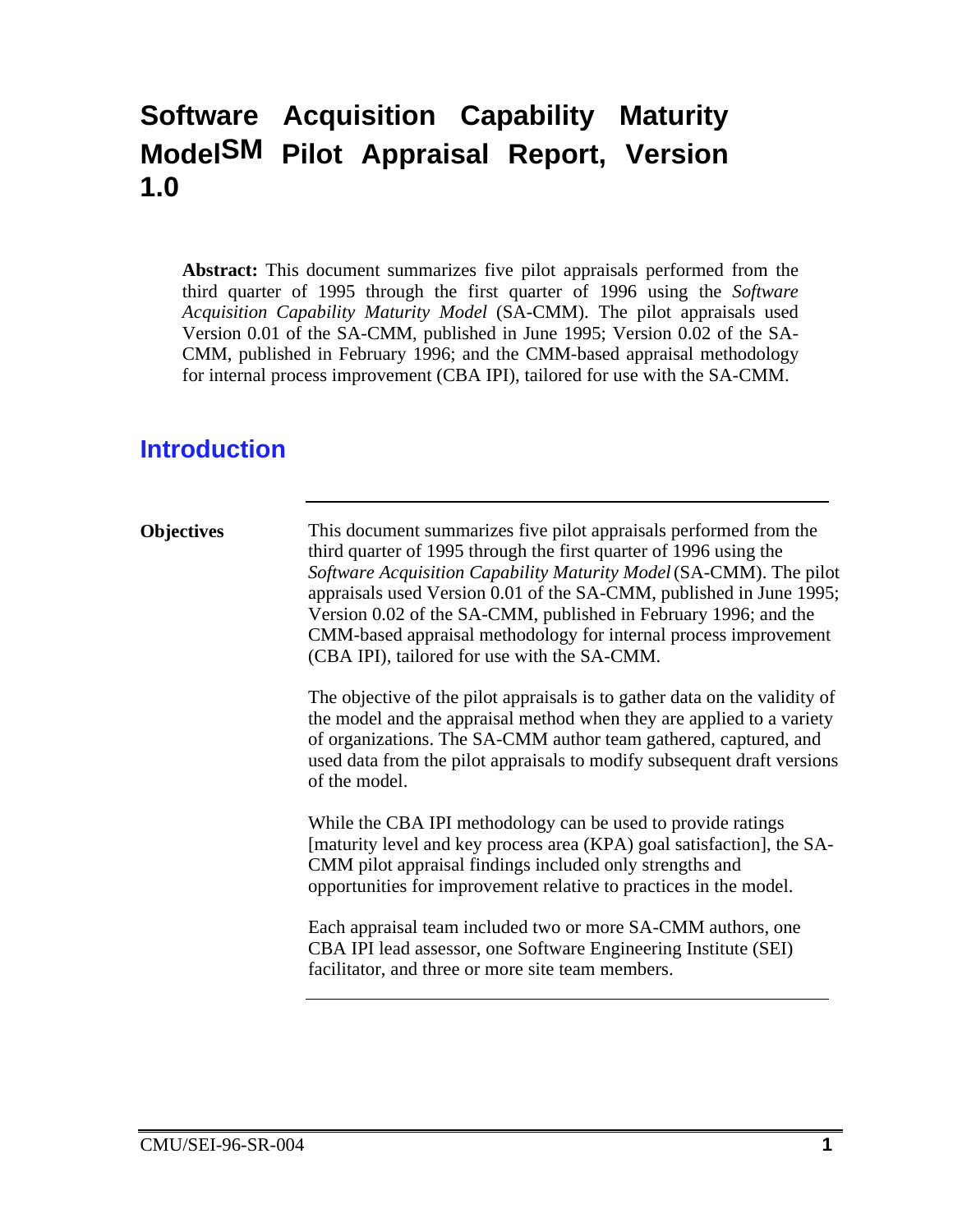| <b>Organizations</b><br>appraised   | below between October 1995 and March 1996.<br><b>Engineering Facility</b>                                                                                                                                                                                                                                                                                   |                | Five separate appraisals were performed for the organizations listed<br>• Air Force Missile Warning and Space Surveillance Sensors<br>• Air Force Mission Planning Systems Program Office<br>• Navy Cruise Missile Weapon Systems Program Office<br>• Army Research, Development, and Engineering Center (ARDEC)<br>Fire Control and Software Engineering Division<br>• Defense Information Systems Agency (DISA) Applications |                                 |
|-------------------------------------|-------------------------------------------------------------------------------------------------------------------------------------------------------------------------------------------------------------------------------------------------------------------------------------------------------------------------------------------------------------|----------------|--------------------------------------------------------------------------------------------------------------------------------------------------------------------------------------------------------------------------------------------------------------------------------------------------------------------------------------------------------------------------------------------------------------------------------|---------------------------------|
| <b>Appraisal</b><br>schedule        | Pilot appraisals were conducted over two weeks:<br>• Training (four days) - SA-CMM (one day), CBA IPI (two days), in-<br>briefing and maturity questionnaire (one day)<br>• Assessment (five days) - Interviews and data gathering (three days),<br>draft findings preparation and briefing (one day), final findings<br>preparation and briefing (one day) |                |                                                                                                                                                                                                                                                                                                                                                                                                                                |                                 |
| <b>Appraisal</b><br>characteristics | The organizations appraised were selected to participate due to the<br>differences in service, mission (life-cycle phase), and domain. Table<br>1-1 summarizes some of the characteristics of the appraisals and of the<br>organizations. Table 1-1 also lists the members of the appraisal teams.                                                          |                |                                                                                                                                                                                                                                                                                                                                                                                                                                |                                 |
|                                     | Organization                                                                                                                                                                                                                                                                                                                                                | <b>Mission</b> | <b>Domain</b>                                                                                                                                                                                                                                                                                                                                                                                                                  | <b>Appraisal</b><br><b>Team</b> |

| <b>Organization</b>                                                     | Mission                                                                                                            | Domain                                         | Appraisal<br><b>Team</b>                                                                                                                                                      |
|-------------------------------------------------------------------------|--------------------------------------------------------------------------------------------------------------------|------------------------------------------------|-------------------------------------------------------------------------------------------------------------------------------------------------------------------------------|
| Air Force<br>Missile<br>Warning and<br>Space<br>Surveillance<br>Sensors | Post-<br>deployment<br>software<br>support<br>(PDSS) of<br>missile and<br>space sensor<br>systems<br>five projects | Radar and optical<br>sensor control<br>systems | • CBA lead:<br>Larry Jones<br>• Authors: Jack<br>Cooper, Jack<br>Ferguson<br>• Facilitators:<br>Mike Ginn,<br>Jan Philpot<br>• Site: Bill Bahl,<br>Pam Conner,<br>Gail Steele |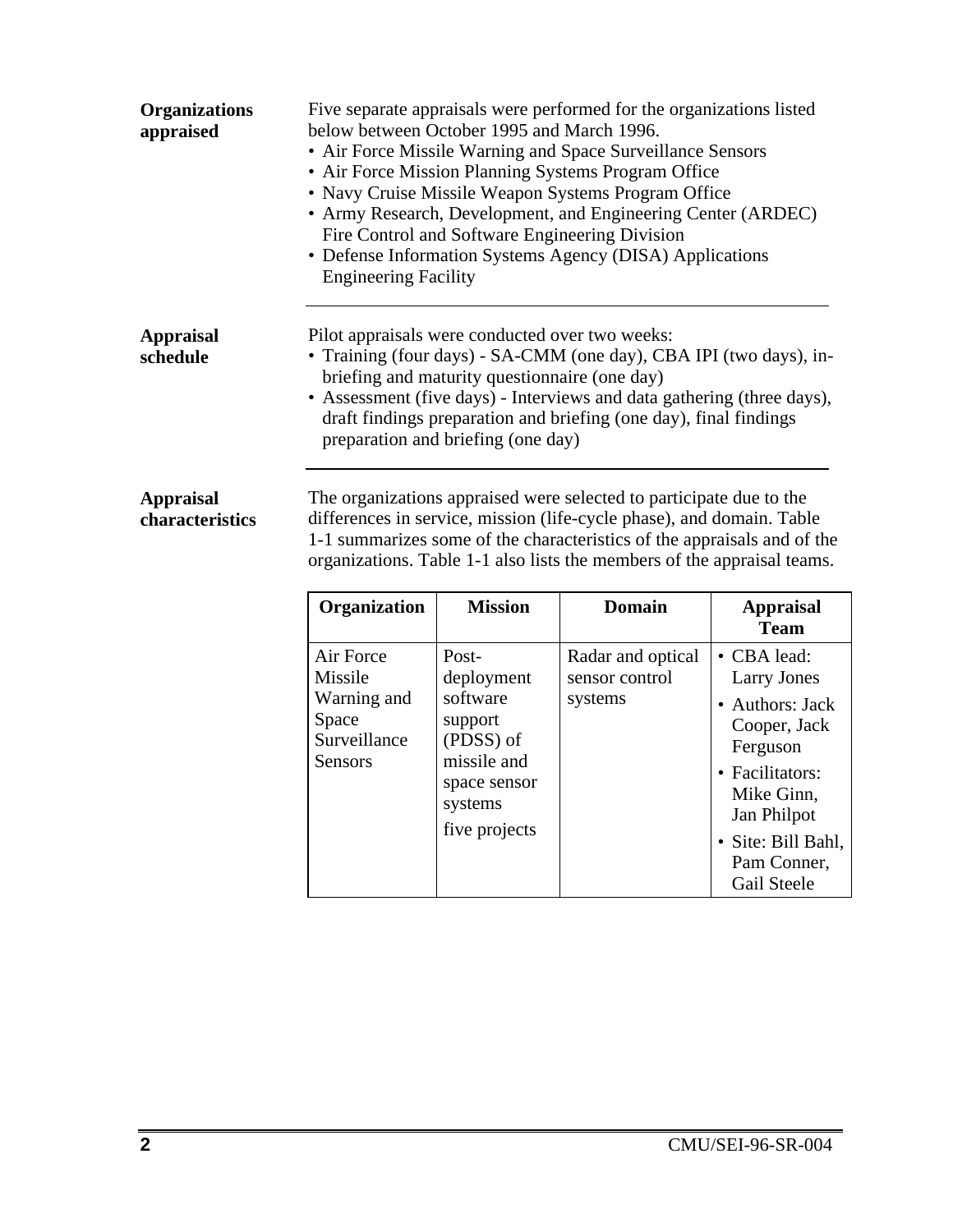| Air Force<br><b>Mission</b><br>Planning<br><b>Systems</b><br>Program<br>Office | Development<br>of mission<br>planning<br>systems for<br>aircraft/<br>electronics/<br>weapons<br>combat<br>operations<br>six integrated<br>product teams | Command and<br>control systems;<br>multiple systems<br>integrator, route<br>planning and<br>critical data<br>generator integral<br>to weapon<br>performance | • CBA lead:<br>George<br>Winters<br>• Authors: Jack<br>Ferguson,<br>John<br>Marciniak,<br><b>Bob Webster</b><br>• Facilitator: Jan<br>Philpot<br>• Site: John<br>Dienes, Steve<br>Dempsey,<br><b>Brian Gesuale</b> |
|--------------------------------------------------------------------------------|---------------------------------------------------------------------------------------------------------------------------------------------------------|-------------------------------------------------------------------------------------------------------------------------------------------------------------|--------------------------------------------------------------------------------------------------------------------------------------------------------------------------------------------------------------------|
|--------------------------------------------------------------------------------|---------------------------------------------------------------------------------------------------------------------------------------------------------|-------------------------------------------------------------------------------------------------------------------------------------------------------------|--------------------------------------------------------------------------------------------------------------------------------------------------------------------------------------------------------------------|

**Table 1-1. Appraisal Characteristics**

*continued on next page*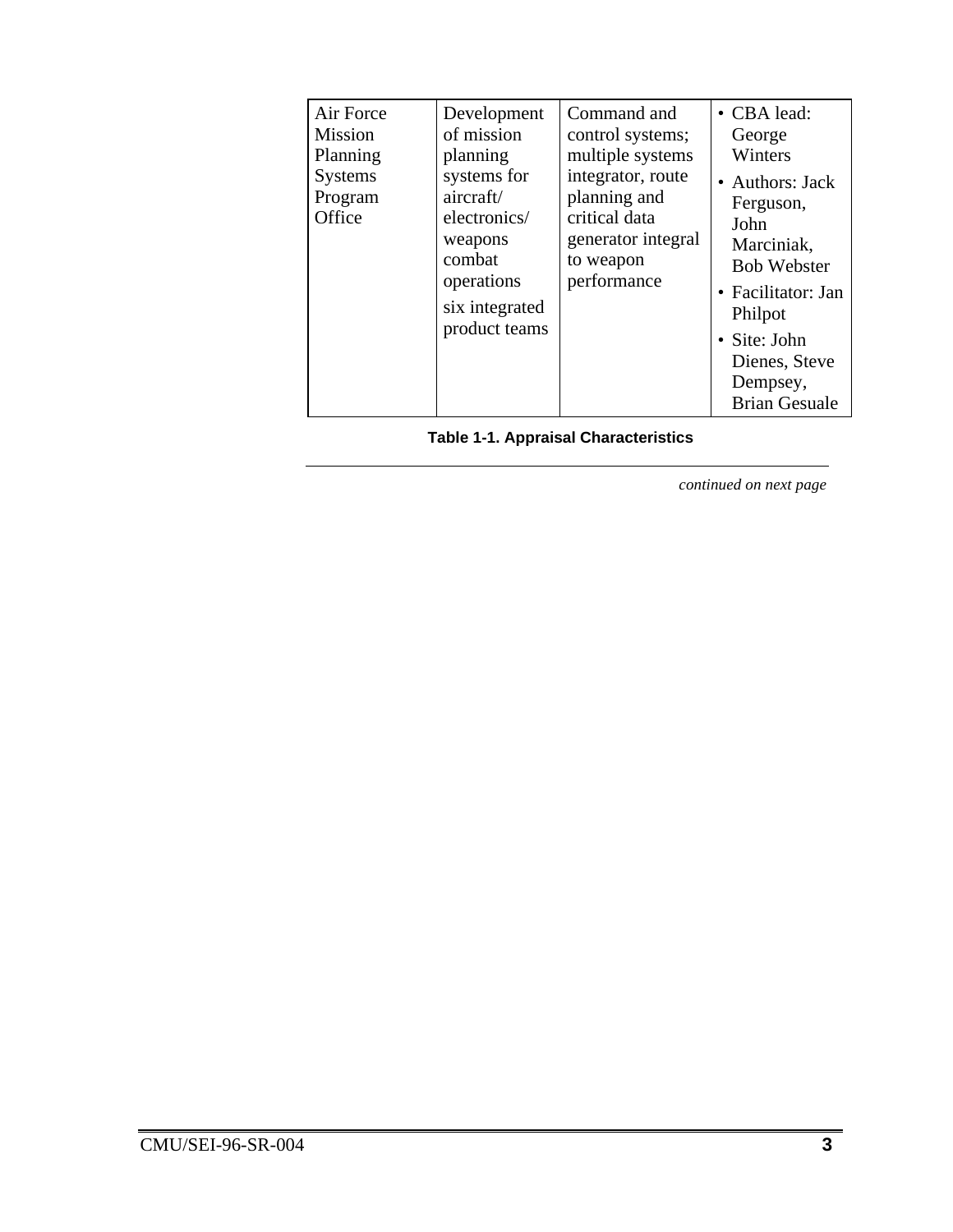#### **Appraisal characteristics, continued**

| Organization                                                | Project<br><b>Domain</b>                                                     | <b>Domain</b>                                           | <b>Appraisal</b><br><b>Team</b>                                                                   |
|-------------------------------------------------------------|------------------------------------------------------------------------------|---------------------------------------------------------|---------------------------------------------------------------------------------------------------|
| Navy Cruise<br>Missile<br>Weapon                            | Development<br>and PDSS for<br>naval                                         | Real-time ship-<br>board weapon<br>control systems      | • CBA Lead:<br><b>Brenda</b><br>Zettervall                                                        |
| <b>Systems</b><br>Program<br>Office                         | airbreathing<br>cruise missiles<br>three projects                            |                                                         | <b>Authors: Jack</b><br>Ferguson,<br>Tony Guido,<br>Jordan<br>Matejceck                           |
|                                                             |                                                                              |                                                         | • Facilitator: Jan<br>Philpot                                                                     |
|                                                             |                                                                              |                                                         | • Site: Jim<br>Blackwelder,<br>Andrew<br>Horne, Marty<br>Martinez                                 |
| <b>ARDEC</b> Fire<br>Control and<br>Software<br>Engineering | Development<br>and PDSS for<br>gun-fired<br>weapons                          | Real-time<br>embedded<br>weapon fire<br>control systems | • CBA Lead:<br>Jack Ferguson,<br><b>Larry Jones</b><br>(co-lead)                                  |
| Division                                                    | systems,<br>including<br>Army mortars<br>and self-<br>propelled<br>howitzers |                                                         | <b>Authors: Jack</b><br>Cooper, Mike<br>Falat, Matt<br>Fisher, Jack<br>Ferguson                   |
|                                                             | four projects                                                                |                                                         | • Facilitator:<br><b>Scott Reed</b>                                                               |
|                                                             |                                                                              |                                                         | · Site: Laura<br>Hojecki,<br>Kalman<br>Laudon, Patty<br>Lyon, Joe<br>Sierodzinski,<br>Don Stewart |

**Table 1-1. Appraisal Characteristics (cont'd)**

*continued on next page*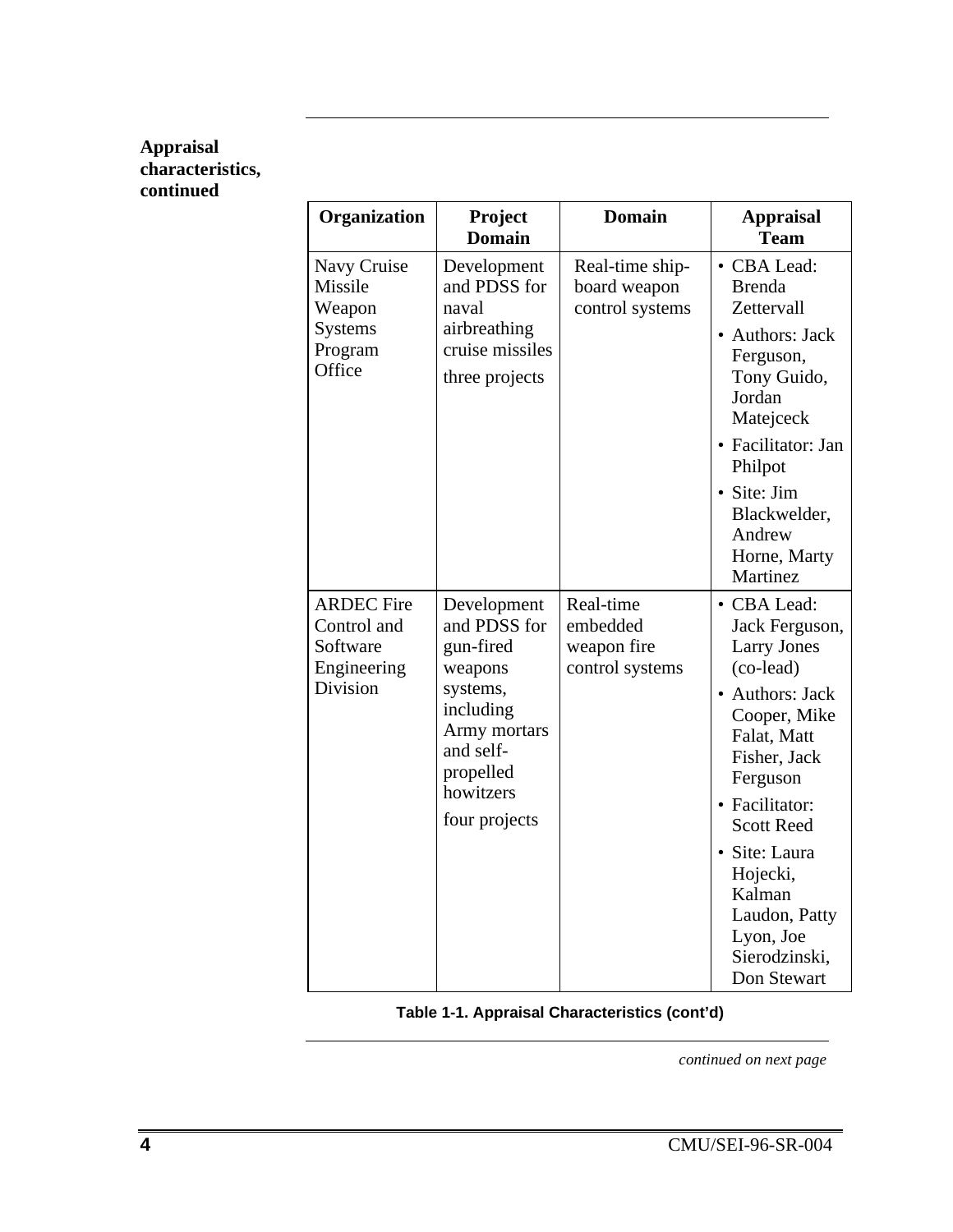### **Appraisal characteristics, continued**

| Organization                                           | Project<br><b>Domain</b>                                                                                                                                                    | <b>Domain</b>                                             | <b>Appraisal</b><br><b>Team</b>                                                                                                                                                                                                                                                                                                          |
|--------------------------------------------------------|-----------------------------------------------------------------------------------------------------------------------------------------------------------------------------|-----------------------------------------------------------|------------------------------------------------------------------------------------------------------------------------------------------------------------------------------------------------------------------------------------------------------------------------------------------------------------------------------------------|
| <b>DISA</b><br>Applications<br>Engineering<br>Facility | Development<br>and<br>maintenance<br>of applications<br>for several<br>information<br>systems,<br>including the<br>global<br>command and<br>control system<br>four projects | Information<br>management and<br>communication<br>systems | • CBA Lead:<br>Tara Rumsey<br><b>Authors: Jack</b><br>Cooper, Mike<br>Falat, Matt<br>Fisher, Jack<br>Ferguson<br>• Facilitator:<br><b>Scott Reed</b><br>• Site: Prince<br>Billups, Rosa<br>Charity, Ken<br>Kelley, Denise<br>Richardson,<br>Nancy<br><b>Summers</b><br>Other: Fred<br>Luppino,<br><b>Loral Federal</b><br><b>Systems</b> |

**Table 1-1. Appraisal Characteristics (cont'd)**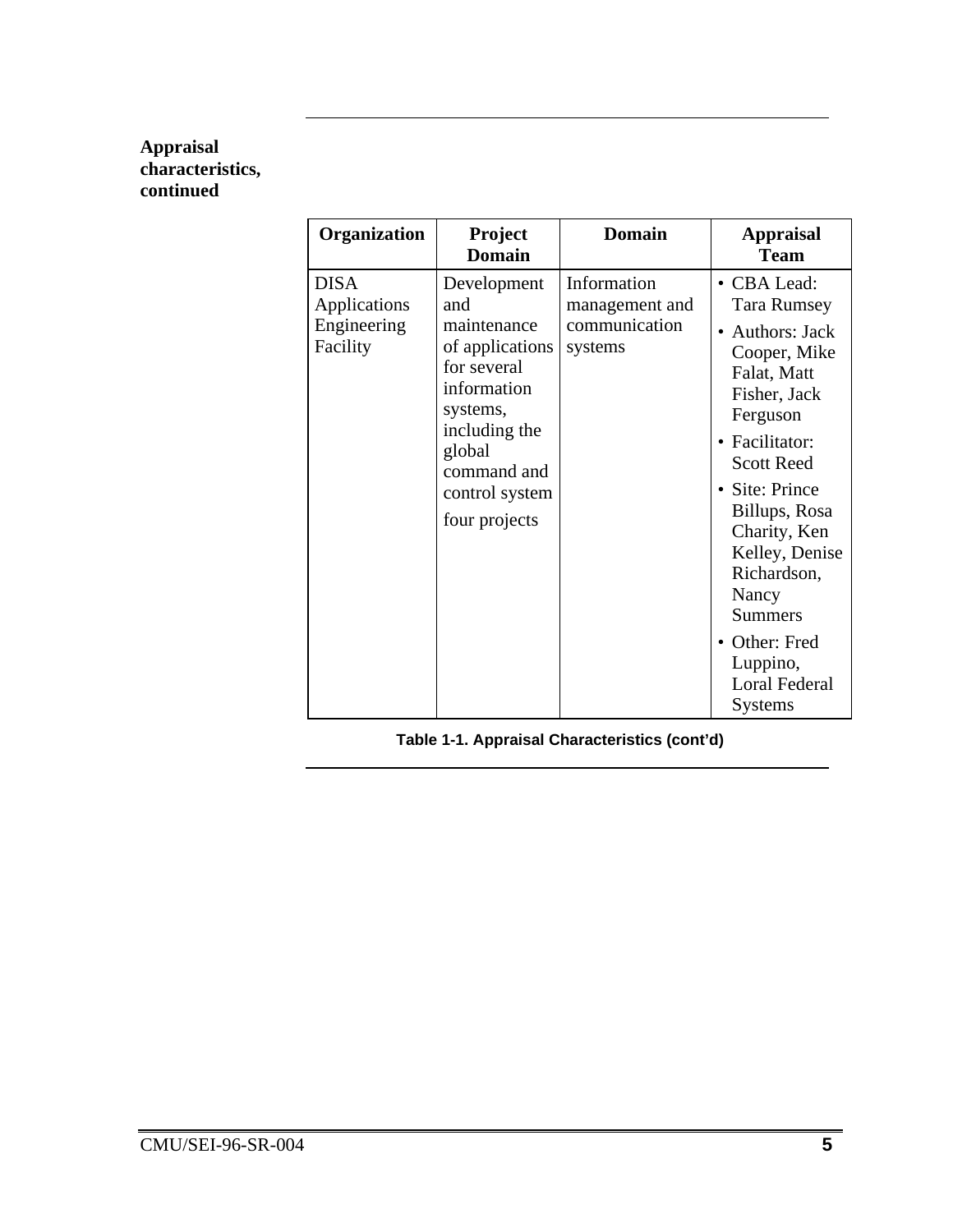### **Model Issues**

| <b>Overview of</b><br>model issues      | In general, the SA-CMM was viewed as an accurate model of software<br>acquisition. Site team members and interview subjects reported that<br>the SA-CMM describes "what they do or should be doing to acquire<br>software-intensive systems."                                                                                                                                                                                                                                                                                                                                                                                                |
|-----------------------------------------|----------------------------------------------------------------------------------------------------------------------------------------------------------------------------------------------------------------------------------------------------------------------------------------------------------------------------------------------------------------------------------------------------------------------------------------------------------------------------------------------------------------------------------------------------------------------------------------------------------------------------------------------|
|                                         | The pilot appraisals resulted in 27 comment forms issued to the author<br>team. Some specific questions were raised about the meaning of<br>various words in the model and the need for more examples to explain<br>some activities. Other comments are detailed in the remainder of this<br>report.                                                                                                                                                                                                                                                                                                                                         |
| <b>Planning</b><br>versus doing         | The initial design of the model appears to overemphasize planning.<br>Goal 1 of every KPA in Version 0.01 requires that the KPA be<br>planned, and activities 1 and 2 in almost every KPA reinforce the need<br>for plans. While level 2 of the model requires policies, plans, and<br>procedures, the repetitive nature of these goals and activities is not<br>evident in the Software CMM (SW-CMM) because the SW-CMM<br>does not follow a template.                                                                                                                                                                                      |
|                                         | Following the template, with its emphasis on plans, and then following<br>the plans made evident the repetitive nature of the writing, which<br>detracted from the active parts of the model. Thus Version 0.02 of the<br>SA-CMM corrected this problem by reducing one level of<br>documentation: Instead of requiring policies, plans, and documented<br>procedures for writing plans, SA-CMM Version 0.02 requires policies<br>and plans, but not a documented procedure for writing plans. Draft<br>templates for Version 2 of the SW-CMM also delete this<br>documentation requirement.                                                 |
| <b>Real and</b><br>apparent<br>overlaps | The pilot appraisals identified several overlaps and redundancies<br>among the project office management (POM), contract tracking and<br>oversight (CT&O), and evaluation and acceptance (E&A) KPAs of<br>Version 0.01. Some of these overlaps and redundancies were corrected<br>in Version 0.02, but not all. Some apparent overlaps—e.g., risk<br>identification in POM with the software acquisition risk management<br>(SARM) KPA—are intentional, since some lower level activities lay<br>the foundation for higher level KPAs. In addition, better descriptions<br>of the relationships between Level 2 and Level 3 KPAs are needed. |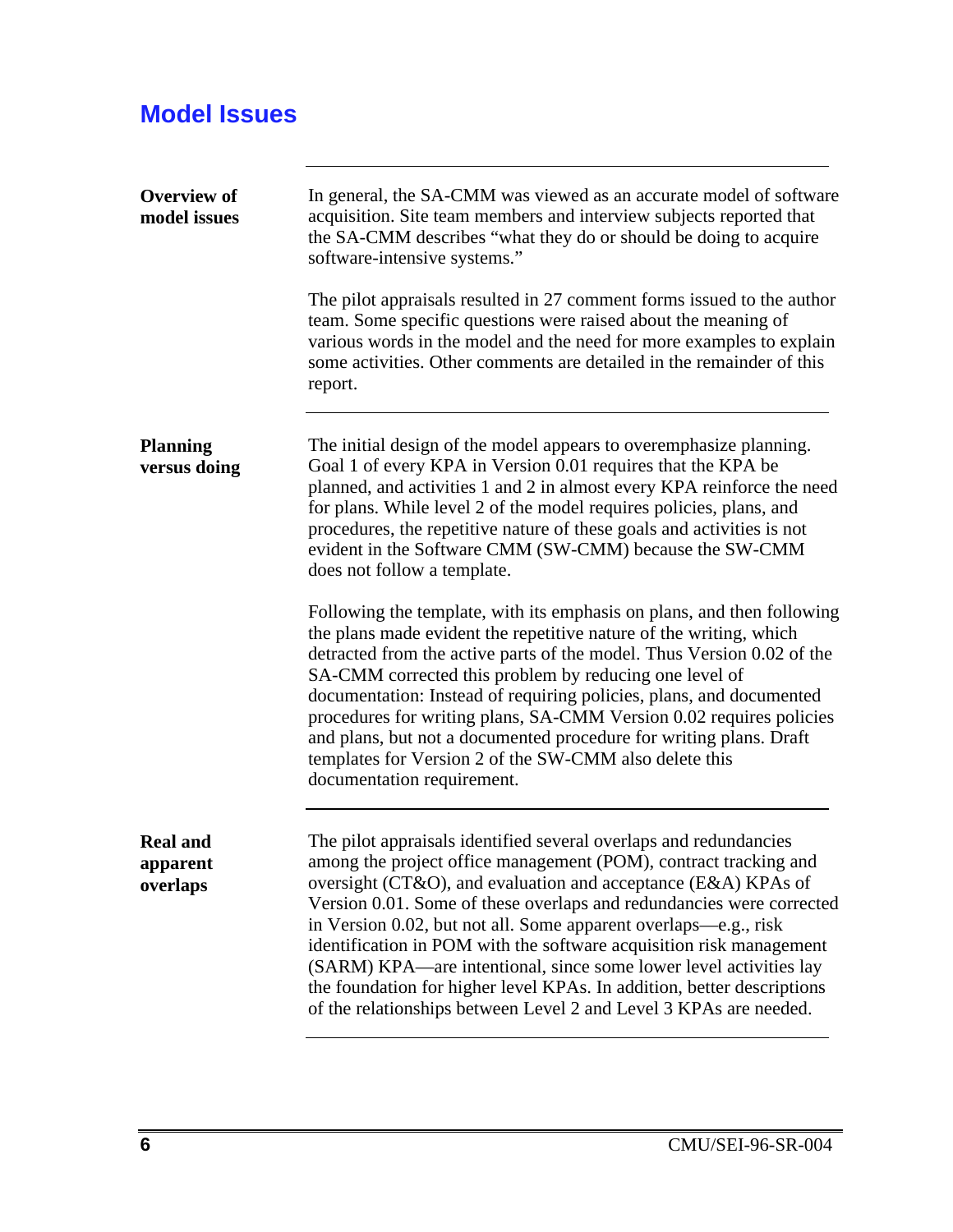**Added explanatory material**

Some appraisals highlighted the need for a better explanation of the use of the model. Specifically, the introduction should emphasize that

- Maintenance is viewed as "the acquisition of maintenance" and is thus subject to appropriate KPAs just as is the acquisition of software development and software-related services.
- In-house developers and maintainers are considered as "contractors" by the model, thus the model's KPAs, with appropriate tailoring, apply to in-house development and maintenance.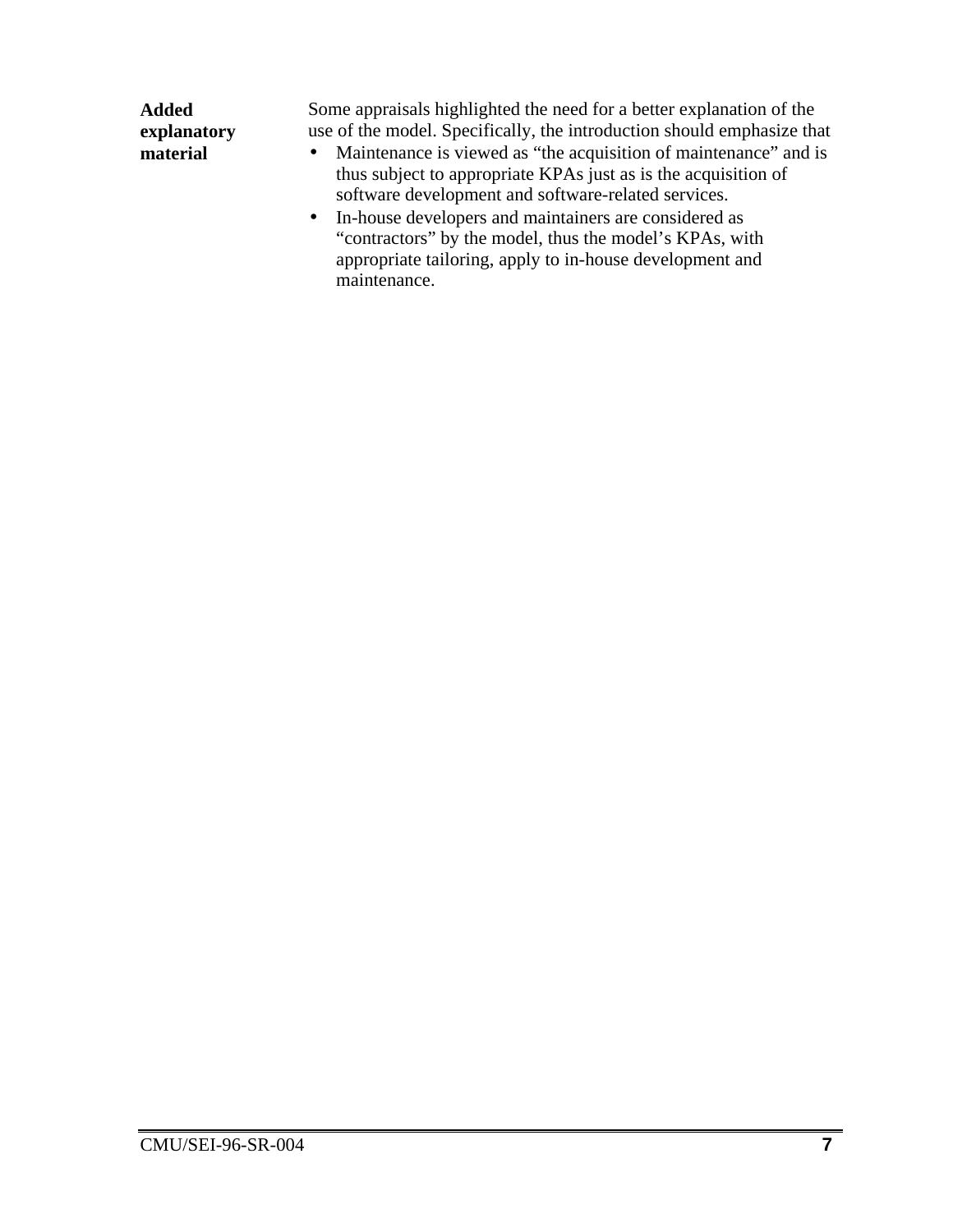# **Appraisal Methodology Issues**

| <b>Tailoring of</b><br>appraisal team<br>training | The CBA IPI appraisal methodology was used for all pilot appraisals.<br>Team training was modified from the training for the SW-CMM<br>appraisals—one day was allotted for Introduction to the SA-CMM and<br>two days were allotted for CBA IPI. The original course contains<br>sections on interviewing individuals and on interviewing groups, along<br>with associated data-consolidation sections. This was reduced to one<br>section on interviewing techniques and one section on data<br>consolidation. These changes were forwarded to the CBA IPI<br>developers for possible inclusion in the course.    |
|---------------------------------------------------|--------------------------------------------------------------------------------------------------------------------------------------------------------------------------------------------------------------------------------------------------------------------------------------------------------------------------------------------------------------------------------------------------------------------------------------------------------------------------------------------------------------------------------------------------------------------------------------------------------------------|
| On-site<br>appraisal<br>schedule                  | The pilots were scheduled to occupy a nominal eight-hour work day as<br>opposed to the marathon sessions usually associated with a CMM-<br>based appraisal. Some of the time was recouped in the following<br>ways:<br>Because of the time proximity between the team training and the<br>$\bullet$<br>on-site appraisal, the kickoff briefing was combined with the<br>assessment participants briefing and conducted during the week of<br>team training.<br>The initial document review was conducted as part of team<br>$\bullet$<br>training or during the period between team training and the<br>appraisal. |
|                                                   | For most of the pilots, this schedule did not usually provide data<br>sufficiency to rate all KPAs, but, given the lack of maturity of the<br>model, ratings were not a goal of these appraisals. The schedule<br>allowed for only four or five interview sessions. To obtain deeper<br>coverage and determine a rating might require another two or three<br>days. As it was, KPA coverage was usually prioritized based on the<br>SA-CMM maturity model questionnaire and initial interview results.                                                                                                             |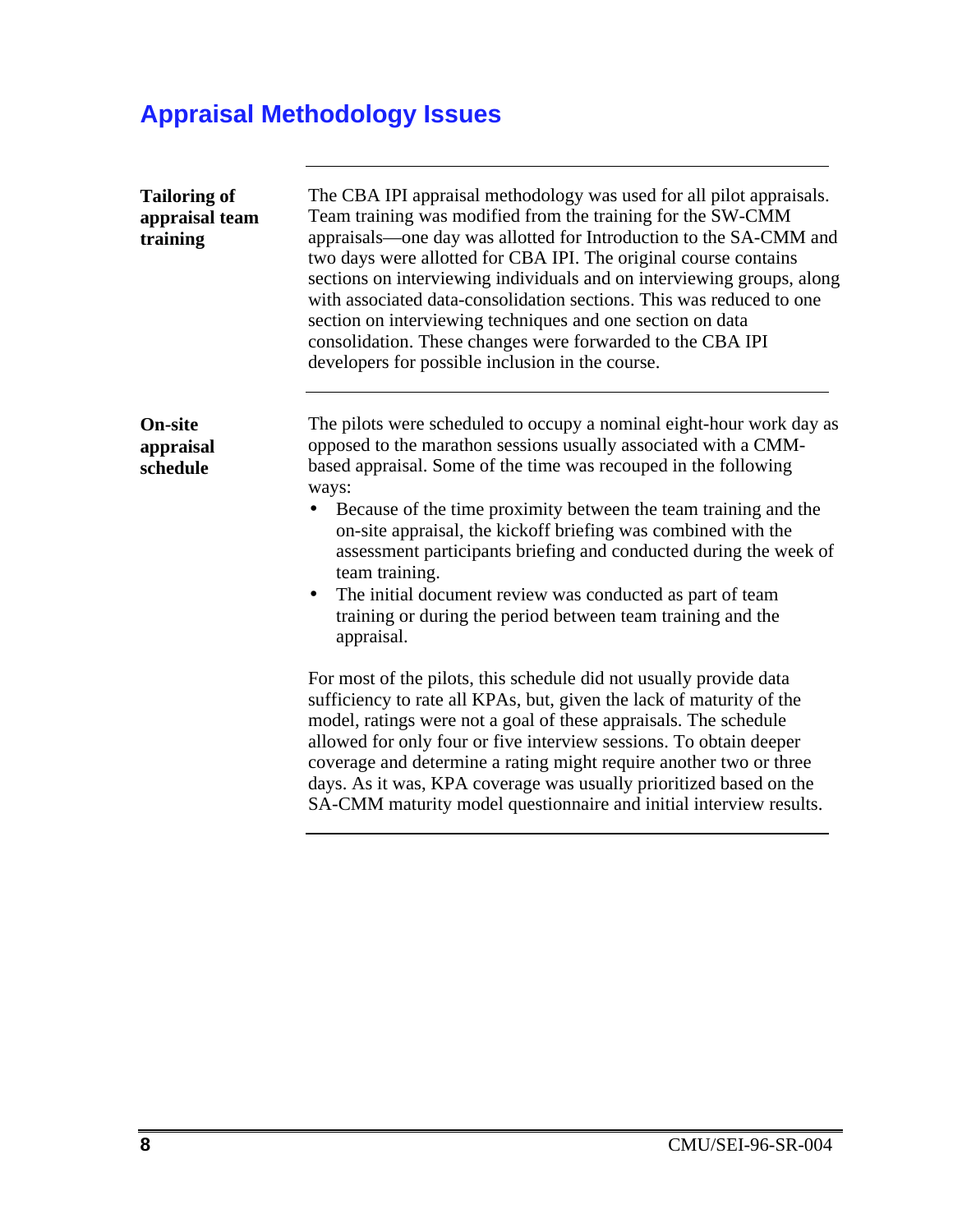**Appraisal team** Since the appraisal training includes both SA-CMM and CBA IPI, the appraisal team must have some knowledge of maturity modeling and the rationale behind model-based process improvement. With knowledgeable team members, the training of one day for the SA-CMM and two days for CBA methodology were sufficient. Future teams should attend at least an Introduction to the SA-CMM course followed by CBA IPI or software capability evaluation (SCE) training.

> In light of organization issues discussed in the next section, site members of appraisal teams must have detailed insight into the organizational structure and business practices of the appraised organization.

Team training included a session in which interview questions were crafted for the target organization. This provided needed practice in understanding the model's application to the organization and understanding the organizational structure. In these appraisals, the team relied heavily on site team members knowledge of the organization.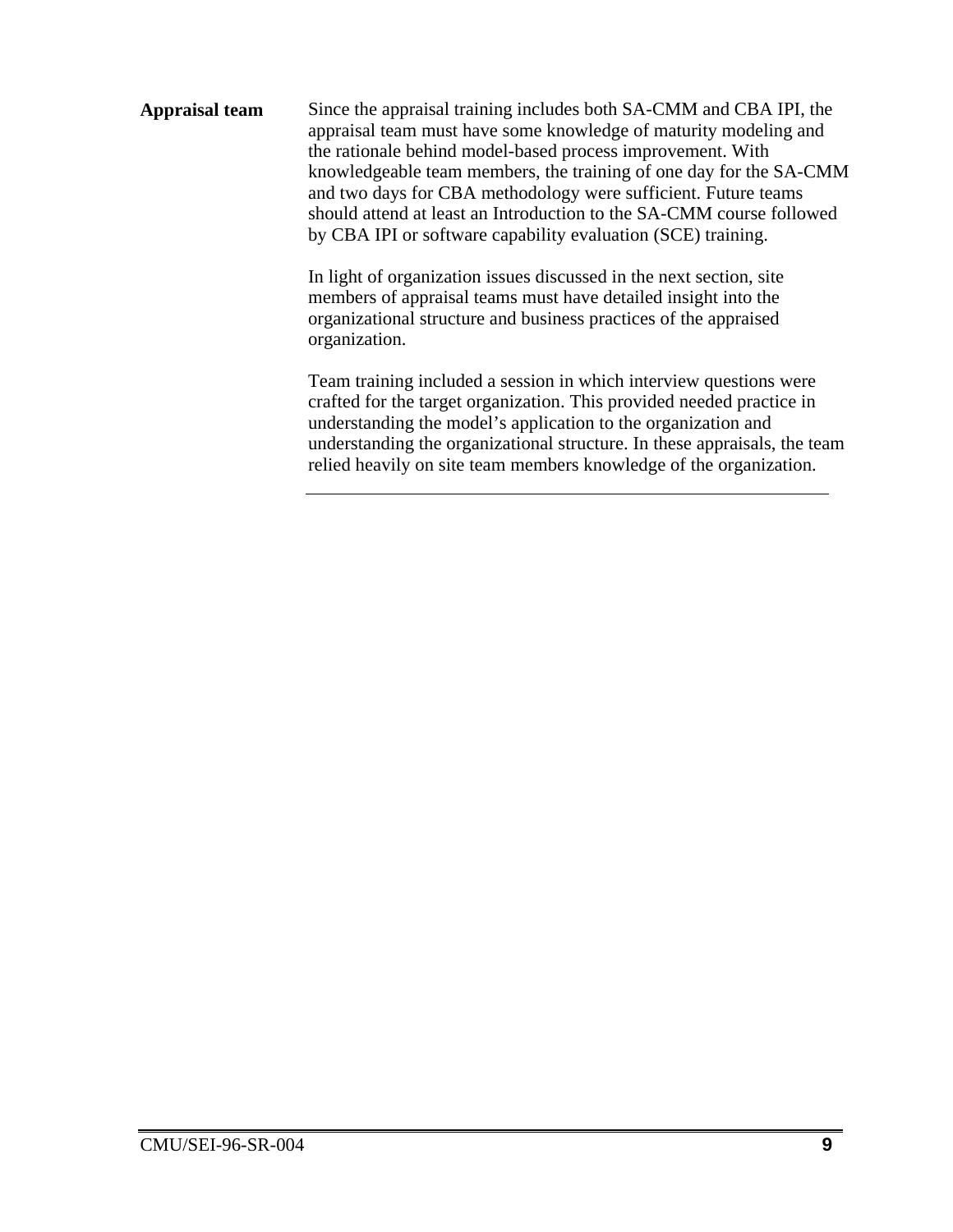| Organization<br>issues           | The pilot appraisal teams found that the structures of acquisition<br>organizations are significantly more diverse than those of development<br>organizations. Some organizations combine acquisition with<br>development and maintenance activities; some are organized in<br>traditional project-office fashion, while others have multiple integrated<br>product teams; some combine the acquisition of PDSS for legacy<br>systems with the acquisition of newer systems; some provide<br>functional expertise to the program management/program executive<br>office structure, while others are in the direct chain of command. |
|----------------------------------|-------------------------------------------------------------------------------------------------------------------------------------------------------------------------------------------------------------------------------------------------------------------------------------------------------------------------------------------------------------------------------------------------------------------------------------------------------------------------------------------------------------------------------------------------------------------------------------------------------------------------------------|
|                                  | There was also variety in process-improvement experience—some<br>organizations have existing process improvement groups and others do<br>not. Those organizations with improvement groups were generally<br>able to fold SA-CMM appraisal results into their ongoing<br>improvement efforts. Others decided to start improvement programs as<br>a result of the SA-CMM pilot appraisals.                                                                                                                                                                                                                                            |
|                                  | This diversity means that significant pre-appraisal planning must be<br>done and that more in-depth knowledge of the organization must be<br>imparted to the appraisal team. Time was added to the training<br>schedule for training by the site representatives and for tailoring the<br>model and questions to the organization. In addition, organizational<br>issues and scheduling complexities require at least one week's time<br>between training and appraisal.                                                                                                                                                            |
| <b>Maturity</b><br>questionnaire | A maturity questionnaire was used immediately after the in-briefing to<br>obtain data from key managers on the extent of institutionalization of<br>the SA-CMM KPAs and to help scope the appraisal. There were few<br>questions raised about the questionnaire, but each pilot site required<br>the definition of the "project" and "acquisition organization" terms as<br>applied to their organization.                                                                                                                                                                                                                          |
|                                  | Many written comments were obtained from the questionnaire. These<br>were collated by KPA and were used in the assessment process when<br>needed.                                                                                                                                                                                                                                                                                                                                                                                                                                                                                   |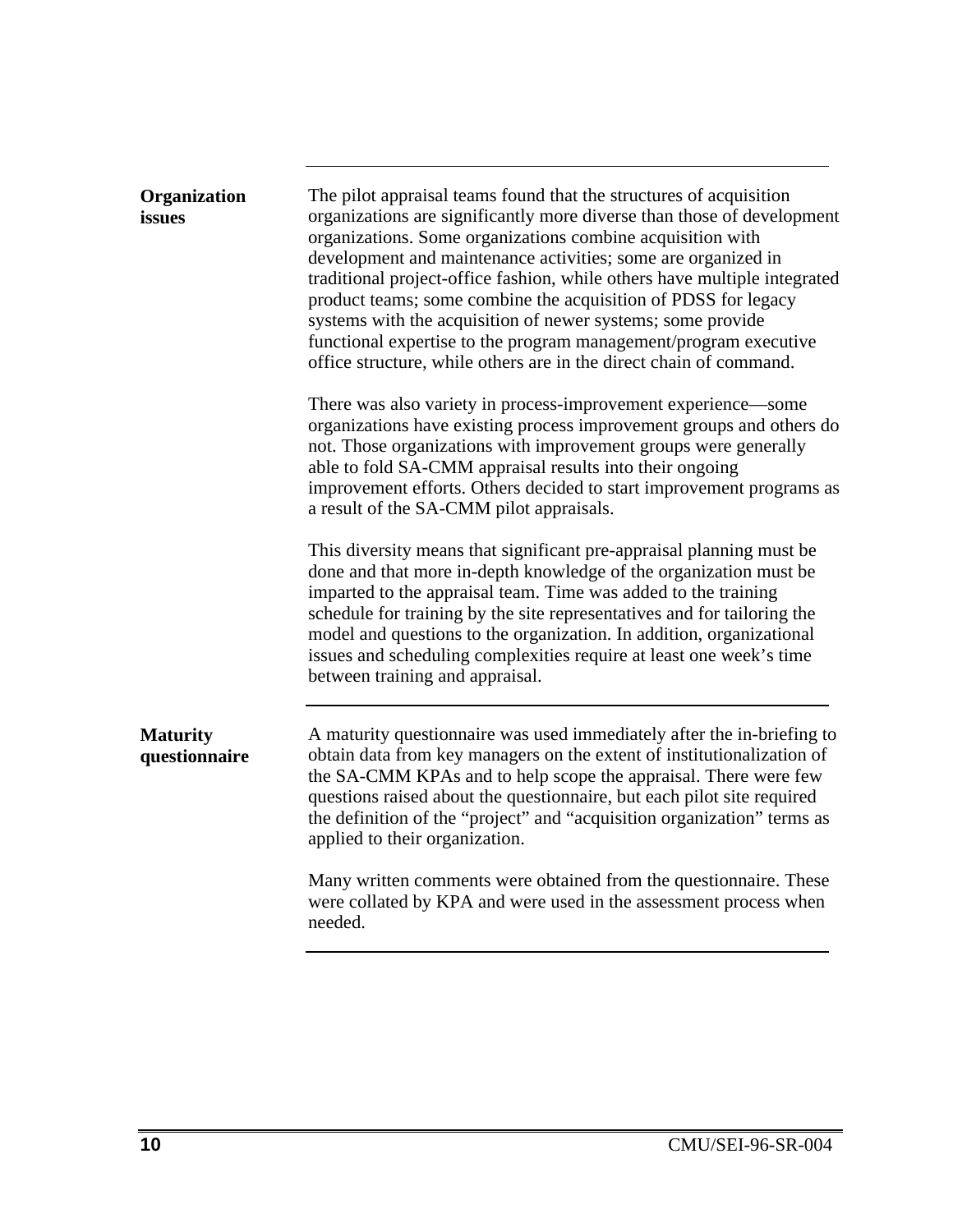| <b>Interviews</b> | Interview questions were written by each appraisal team, with<br>questions from previous appraisals used for background. Although<br>practices in the SA-CMM KPAs formed the basis for questions, each<br>organization required wording specific to that organization.                                                                                                                                                                                                                                                                                                                                                                                                                                                                                                                                   |
|-------------------|----------------------------------------------------------------------------------------------------------------------------------------------------------------------------------------------------------------------------------------------------------------------------------------------------------------------------------------------------------------------------------------------------------------------------------------------------------------------------------------------------------------------------------------------------------------------------------------------------------------------------------------------------------------------------------------------------------------------------------------------------------------------------------------------------------|
|                   | During the Navy appraisal, the team built an interview question<br>template to help guide the interview process. This template helped<br>teams organize interview sessions in later appraisals and will be<br>incorporated into team training material.                                                                                                                                                                                                                                                                                                                                                                                                                                                                                                                                                  |
|                   | All of the interview sessions were several on several, with project<br>leader, functional area representative, and manager groups tailored by<br>knowledge gained of the organizational structure. One lesson learned<br>was that it is best to interview managers and project leads first and<br>last, since they usually have knowledge about institutionalization that<br>may be lacking in the functional areas.                                                                                                                                                                                                                                                                                                                                                                                     |
|                   | There was some discussion concerning the use of directed versus<br>open-ended questions. While directed questions help fill-in boxes in<br>the KPA wall charts, they can result in yes/no answers that do not<br>really describe how the organization works. Open-ended questions,<br>however, may not yield answers to the desired practices and can lead<br>to wandering, time-wasting answers. They can also result in blank<br>stares, which provide information but can require significant team<br>time to interpret. In addition, some answers apply to different KPAs<br>and activities than those that generated the question. Tagging these<br>answers to the model requires a significant depth of knowledge of the<br>model. During the pilot appraisals, this depth was provided by the SA- |

CMM authors. Future teams that do not have author members must undergo a more formal Introduction to the SA-CMM course.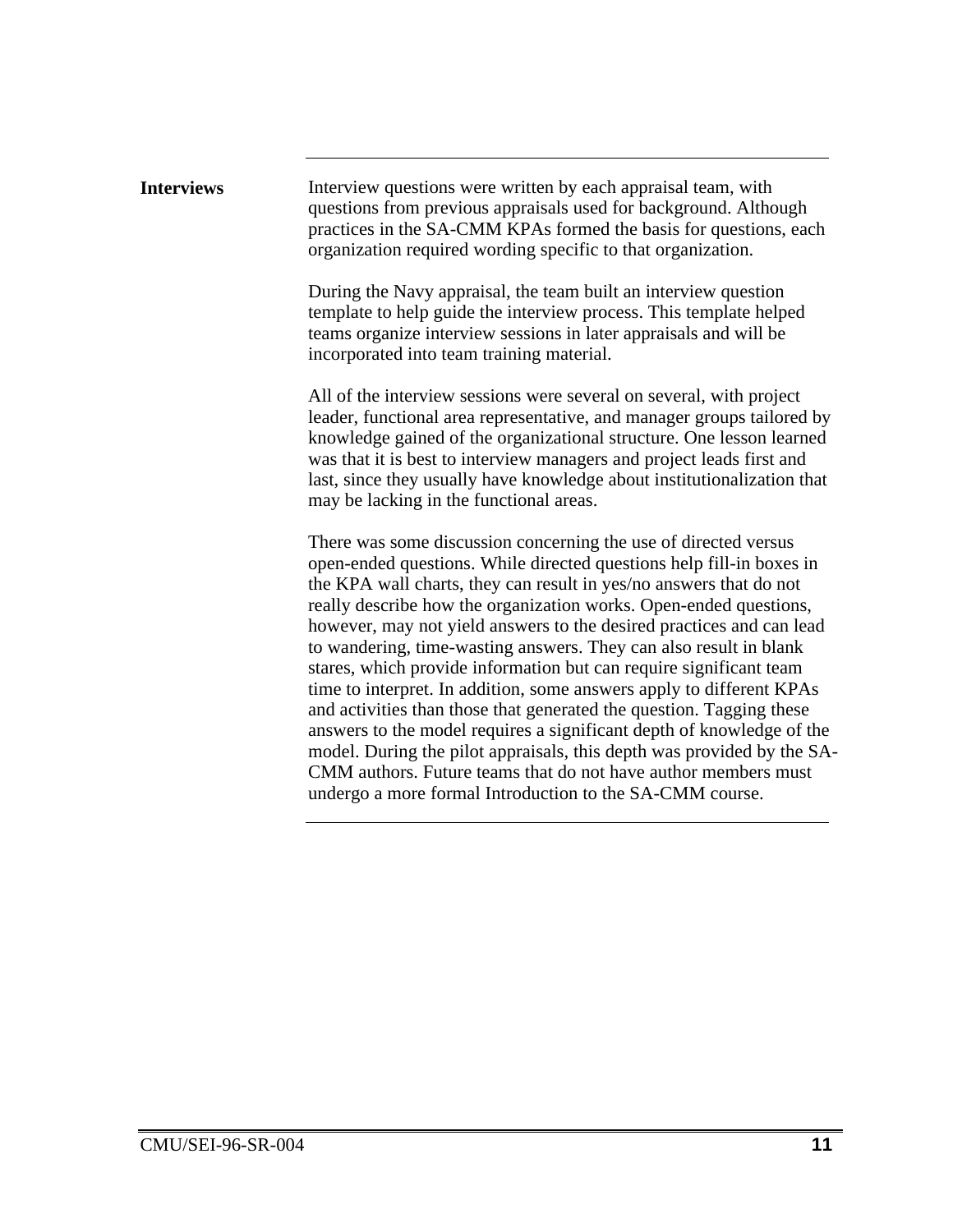# **Some Common Appraisal Findings**

| <b>Apparent</b><br>value of<br>appraisal<br>results | Each organization appraised believed that the results of the appraisal<br>were generally valid, accurate, and useful for input to a self-<br>improvement effort.                                                                                                                                                                   |
|-----------------------------------------------------|------------------------------------------------------------------------------------------------------------------------------------------------------------------------------------------------------------------------------------------------------------------------------------------------------------------------------------|
| <b>Risk</b><br>management                           | In general, pilot appraisals found a strong, proactive approach to<br>software acquisition risk identification, analysis, and mitigation. While<br>some of these activities were not integrated into a formal program,<br>most projects were still actively reporting risks and mitigation plans at<br>various management reviews. |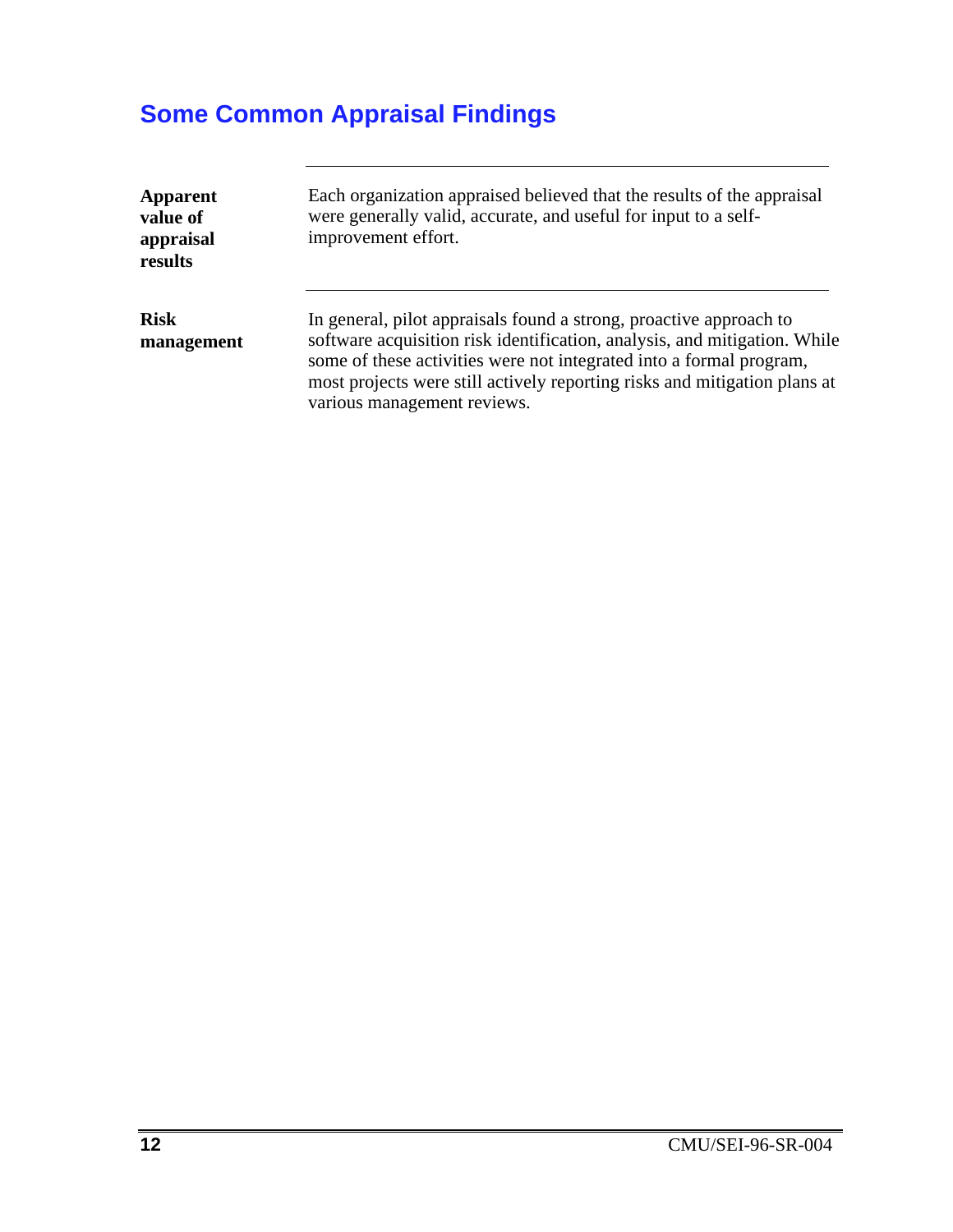# **Appendix A Outline of Briefing Format**

| <b>Briefing format</b><br>The following is an outline of the briefing format used:<br>The Assessment<br>The SA-CMM Pilot<br>• The Assessment Team<br>• Pilot Assessment Objectives<br>• Assessment Activities<br>• Assessment Scope<br><b>SA-CMM</b><br>• SA-CMM Structure<br>• The SA-CMM Key Process Areas<br>Findings<br><b>Findings Summary</b><br>• Global Findings<br>• Software Acquisition Planning<br>• Solicitation<br>• Requirements Development and Management<br>• Project Office Management<br>• Contract Tracking and Oversight<br>Evaluation<br>$\bullet$<br>• Transition and Support<br>• Level 3 Findings<br>• Non SA-CMM Findings<br>Improvement |                                                                    |
|---------------------------------------------------------------------------------------------------------------------------------------------------------------------------------------------------------------------------------------------------------------------------------------------------------------------------------------------------------------------------------------------------------------------------------------------------------------------------------------------------------------------------------------------------------------------------------------------------------------------------------------------------------------------|--------------------------------------------------------------------|
|                                                                                                                                                                                                                                                                                                                                                                                                                                                                                                                                                                                                                                                                     |                                                                    |
|                                                                                                                                                                                                                                                                                                                                                                                                                                                                                                                                                                                                                                                                     |                                                                    |
|                                                                                                                                                                                                                                                                                                                                                                                                                                                                                                                                                                                                                                                                     |                                                                    |
|                                                                                                                                                                                                                                                                                                                                                                                                                                                                                                                                                                                                                                                                     | Next Steps: IDEAL <sup>SM</sup> —An Integrated Approach to Process |
|                                                                                                                                                                                                                                                                                                                                                                                                                                                                                                                                                                                                                                                                     |                                                                    |